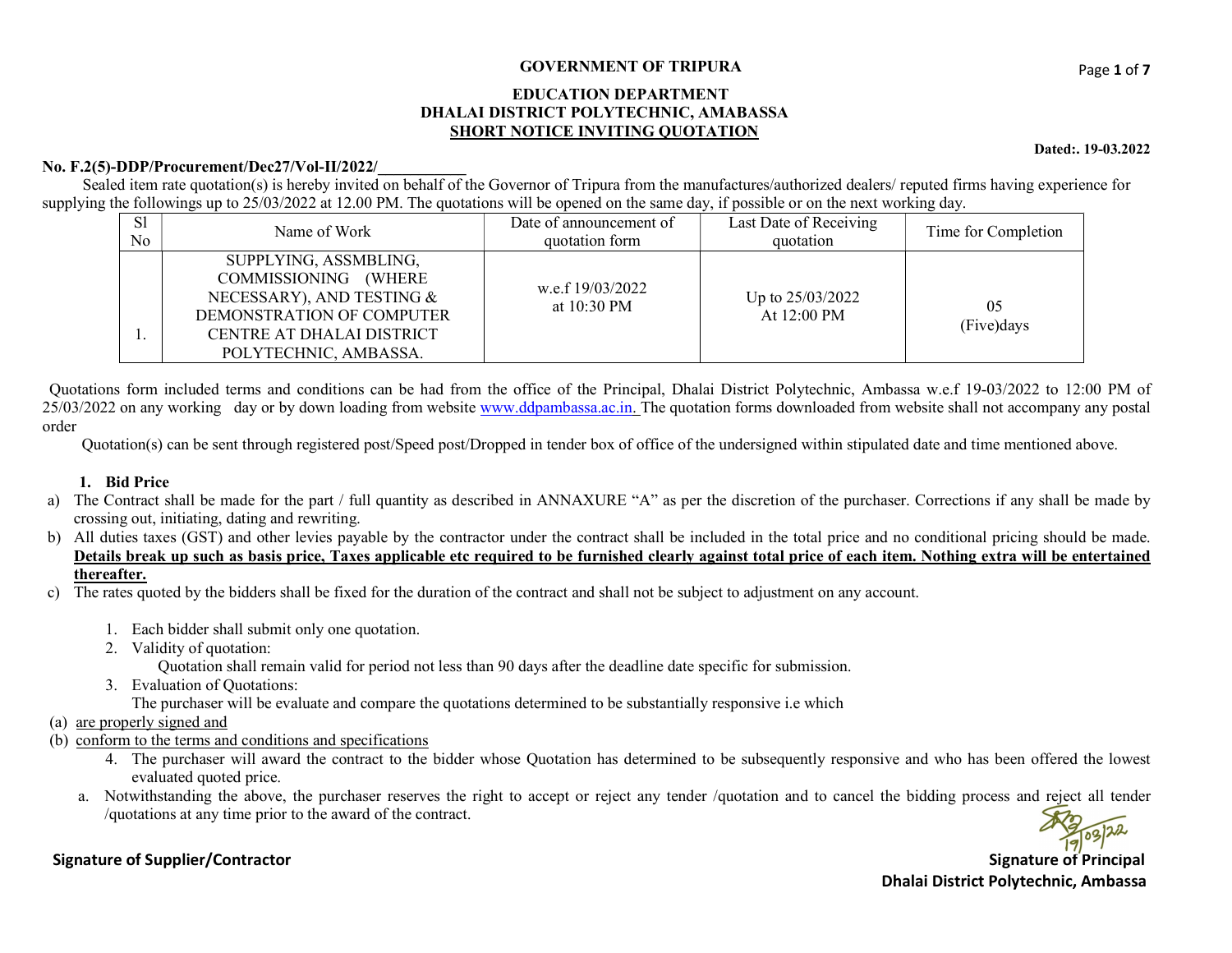- b. The bidder whose bid is accepted will be notified of the award of contact by the purchaser prior to expatriation of the tender /quotation validity period. The terms of the accepted offer shall be incorporated in the purchase order.
	- 5. Payment shall be made after delivery, testing commissioning and inspection etc of the goods.
	- 6. Warranty /Guarantee shall be for 01(one) year as a whole. If normal commercial warranty/guarantee exceed by 1(one) year, then higher of the two as indicated shall be applicable to the supplied goods.
	- 7. The tenders/quotations are to submit certified photocopies of current PTCC, GSTN certificates and PAN CARD.
	- 8. Brand name /model no. has to be mentioned.
	- 9. Tenders/quotations has to submitted along with manufacturers original (or certified by the manufactures with their stamps) brochure /catalogues without which tenders will be not be accepted.
	- 10. Supply, assembling (where necessary) etc. of all items including others accessories shall be the responsibility of the contractor.
	- 11. The contractor shall not be permitted to tender/quotations for works in Dhalai District Polytechnic, Ambassa responsible for award and execution of contract in which near relatives is posted in Accountant /as an Officer in any capacity between the grades of the Principal to Assistant Professor/Lecturer. He shall also intimate the name of persons who are working with him in any capacity or are subsequently employed by him and who are near relatives to any gazette officer in the Dhalai District polytechnic, Ambassa.
	- 12. Confusing/ errors if any noticed had to be got clarified /corrected from the Principal, Dhalai District Polytechnic, Ambassa prior to dropping of tender/quotations. Any claim of such issues after dropping of tender will not be entered.
	- 13. The contractor/supplier should initial all correction if any, to rate (s) and items in the tender. The contractor in full name should sign every page
	- 14. The bidder shall seal the bid /tender in an envelope (for each work separately) addressed to the Principal, Dhalai District Polytechnic, Ambassa super scribing on it the name of work.
	- 15. Tenders/quotations must be received in the office of the Principal, Dhalai District Polytechnic, Ambassa [employer] not later than time and date given in the notice of Invitation. If the specified date is declared holiday, tender(s) shall be received up to the appointment time on the next working day.
	- 16. GCT (including CGST & SGST) of materials/items in respect of the contract shall be payable by the contractor/supplier and the Government shall not entertain any claim whatsoever in this respect.
	- 17. Before submitting quotations, the tenders/quotations are to satisfy themselves by actual visit to the site of work as regards the prevailing condition to approaches and roads and availability of labour's and materials etc. and the tenderer submitting tenders/quotations shall be deemed to have done so. No claim on the above account will be entertained after wards.
	- 18. Any bid received by Principal, Dhalai District Polytechnic, Ambassa, [employer] after the deadline for submission of quotations will summarily rejected and returned unopened to the bidder.
	- 19. The tender/quotations for work shall remain open for acceptance for a period of 90(Ninety) days from the date of opening of the tender. If any tenderer withdraws his tender before the said period or makes any modification in the terms and conditions of the tender which are not acceptable to the department, then the Government shall without prejudice to any other right or remedy be at liberty to forfeit the earnest money absolutely.
	- 20. Renderer(s) who to do not fulfil any of these conditions or are incompletely in any respect, are liable to be summarily rejection.
	- 21. In addition to deduction of GST will also be deducted at source as per applicable rules from the bills of the contractor/supplier from running/final bill.
	- 22. The contractor/supplier should quote in figures as well as in words the rates and amount tendered by them. The amount for each item should be worked out and requisite totals shall be given.

# Signature of Supplier/Contractor Supplier/Contractor Signature of Principal Signature of Principal Signature of Principal Signature of Principal Signature of Principal Signature of Principal Signature of Principal Signatur

# Dhalai District Polytechnic, Ambassa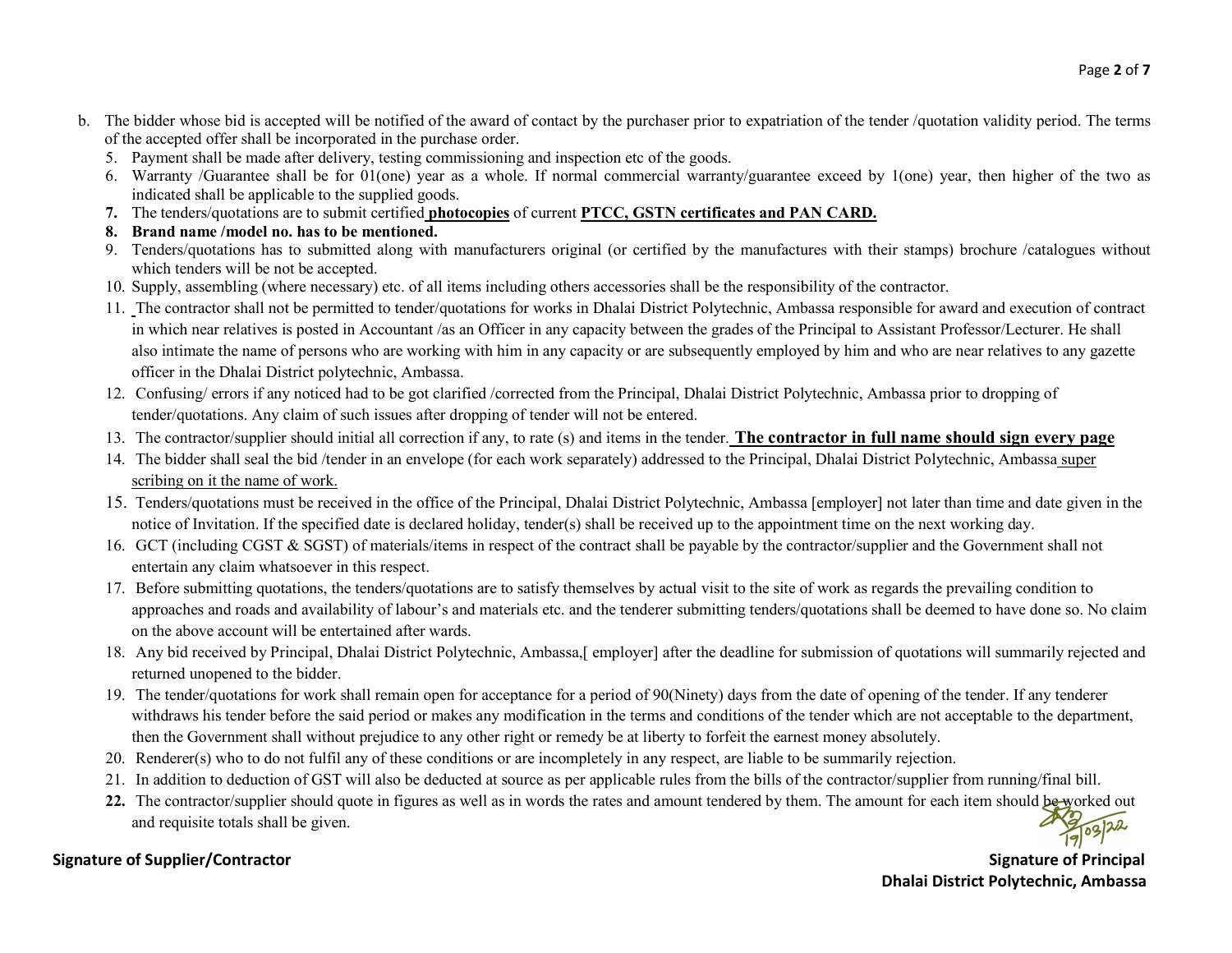### a) Correction of Errors

- Page **3** of **7** b) The contractor/supplier shall quote the rates and amounts quoted by them **both in figures as well as in words.** The amount for each item shall be worked out and requisite totals shall be given.
- c) Special care shall be taken so that the rates and amounts are always written both in figures and words in such a way that interpolation is not possible. In case of figure, the words Rs, should be written before the figure and paisa at the and (Viz. Rs, 250.50p). In case of rate or amount in words, the words Rs. Should precede and the word only shall be written at the end (Viz.two hundred fifty and fifty only ).
- d) Item(s) for which no rate or price has been entered by the contractor /agency shall not be paid for and shall be deemed covered by the other rates /prices in the contract.
- e) When there is a difference between the rates in figures in words, the rates, which correspond to the amounts worked out by the contractor, shall be taken as correct.
- f) When the amount of an item is not worked out by the contractor/supplier or it does not correspond with the rates written either in figures or in words, then the rated quoted by the contractor/supplier in words shall be taken is correct.
- g) When the rate quoted by the contractor in figures and words tallies but the amount is not worked out correctly. The rate quoted by the contractor/supplier shall be taken as correct and not the amount...
- h) All corrections to rates an amount in the tender shall be initiated by the contractor/supplier. Every page including the blank pages of bid document shall be signed by the contractor.
- 24. The materials shall be loaded and unloaded by the suppliers at his or her own cost and risk.
- 25. The materials shall be dispatched under coverage of transited insurance at the supplier own cost and risk.
- 26. The firm shall commission the materials at the site selected by the department and rendered demonstration / operational training to the department staff for a period suitable for the purpose.
- 27. Operation and service manual, parts catalogue, list of fast moving spares and recommended maintenance chart should be supplied free of cost along with each material if any.
- 28. Transit permit/ interstate clearance and such other issues will be the responsibility of the renderer, Northing extra will be entertained.
- 29. Canvassing in connection with tenders/quotations is strictly prohibited and the tender/quotation submitted by the bidder who will resort to canvassing will be liable to rejection.
- 30. No non-Indian national as labour, who does not possess valid passport and visa will be allowed to work under any contractor. If otherwise the contract will be cancelled and there is no bar by police for prosecution of these contractors along with their laborers.
- 31. The "Defects liability Period "for the work is 1(one) year from the date of successful competition of supply. If any defects noticed within the "Defects liability Period" the same shall be rectified / replaced (same configuration or latest) by the bidder or firm at their cost and risk within 1(one) month from the date of intimation.

# 32. Experience certificate is to be provided in similar nature work as a prime contractor at least for one similar work of value not less than 80% of the estimated cost put to tender in the last 2(two) years to quality for awarding of the work.

Signature of Supplier/Contractor Supplier of Principal Signature of Principal Signature of Principal Signature of Principal Signature of Principal Signature of Principal Signature of Principal Signature of Principal Signat Dhalai District Polytechnic, Ambassa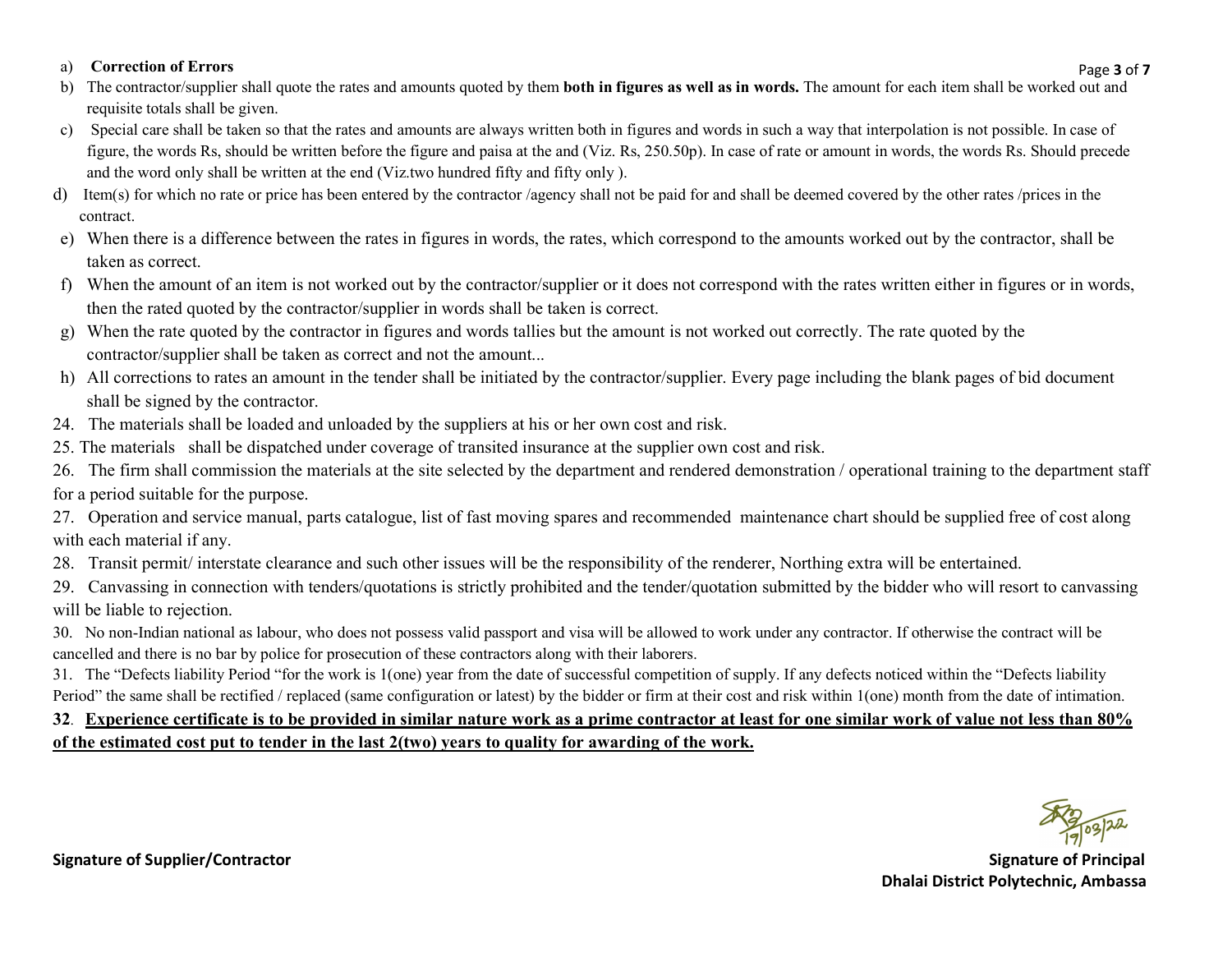# BID FORM

| Name of the Works: - SUPPLYING, ASSMBLING, COMMISSIONING (WHERE NECESSARY), AND TESTING & DEMONSTRATION OF COMPUTER                                                                                                                                                                                                |
|--------------------------------------------------------------------------------------------------------------------------------------------------------------------------------------------------------------------------------------------------------------------------------------------------------------------|
|                                                                                                                                                                                                                                                                                                                    |
|                                                                                                                                                                                                                                                                                                                    |
|                                                                                                                                                                                                                                                                                                                    |
| $\mathbf{Rs^{**}}$<br>[in figures]                                                                                                                                                                                                                                                                                 |
|                                                                                                                                                                                                                                                                                                                    |
| This bid and your written acceptance of it shall constitute a binding contract between us. We understand that you not bound to accept the lowest or any bid you receive.<br>We hereby confirm that this bid is valid for not less than 90 days as per terms and condition already state earlier.                   |
|                                                                                                                                                                                                                                                                                                                    |
| Date:                                                                                                                                                                                                                                                                                                              |
|                                                                                                                                                                                                                                                                                                                    |
|                                                                                                                                                                                                                                                                                                                    |
| Address: <u>New York: Address:</u> New York: New York: New York: New York: New York: New York: New York: New York: New York: New York: New York: New York: New York: New York: New York: New York: New York: New York: New York: Ne<br>To be filled by the Bidder, together with his particulars and date of<br>** |
|                                                                                                                                                                                                                                                                                                                    |

R 2 03/22

Signature of Supplier/Contractor and Signature of Principal Dhalai District Polytechnic, Ambassa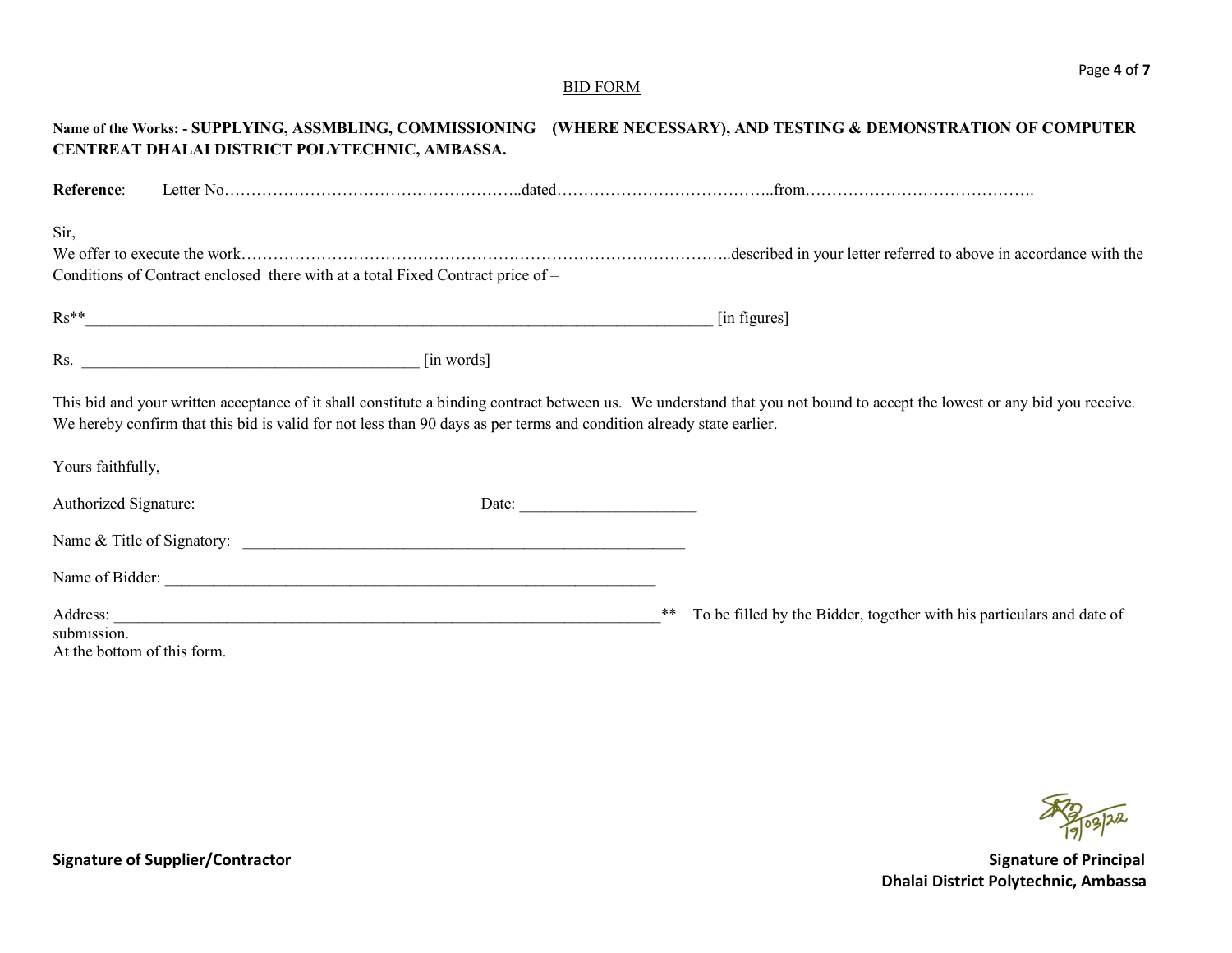# AGREEMENT FROM FOR

# Name of the Works SUPPLYING, ASSMBLING, COMMISSIONING (WHERE NECESSARY), AND TESTING & DEMONSTRATION OF COMPUTER CENTREAT DHALAI DISTRICT POLYTECHNIC, AMBASSA.

# ARTICLES OF AGREEMENT

|    | This deed agreement is made in the form of agreement on                                                                                                           | day | month                          | 2022 | between |
|----|-------------------------------------------------------------------------------------------------------------------------------------------------------------------|-----|--------------------------------|------|---------|
|    | the                                                                                                                                                               |     |                                |      |         |
|    | (Employer), or his authorized representative (hereinafter referred to as the first party) and _______________(Name of the Contractor), S/O                        |     |                                |      |         |
|    | (hereinafter to as the second party), to execute the work of (hereinafter referred to as works)<br>resident of                                                    |     |                                |      |         |
|    | on the following terms and conditions.                                                                                                                            |     |                                |      |         |
|    | 2. Cost of the Contract                                                                                                                                           |     |                                |      |         |
|    | The total cost of the work (hereinafter refer to as the "total cost") is Rs.                                                                                      |     | as reflected in Annexure – "A" |      |         |
|    | 3. Payments under the contract                                                                                                                                    |     |                                |      |         |
|    | Payment to the second party for the work will be released by the first party in the following manner :-<br>a)                                                     |     |                                |      |         |
|    | Payment shall be made immediate after successful completion of the work.                                                                                          |     |                                |      |         |
|    | Payment at each stage will be made by the first party :-<br>b)                                                                                                    |     |                                |      |         |
|    | On the second party submitting an invoice for an equivalent amount.                                                                                               |     |                                |      |         |
|    | 4. Completion time                                                                                                                                                |     |                                |      |         |
|    | The work is to be completed within 5(Five) days. The time shall be reckoned immediately from the date of issue of work order. In exceptional circumstances, the   |     |                                |      |         |
|    | time period stated in this clause may be extended in writing by mutual consent of both the parties.                                                               |     |                                |      |         |
| 5. | Any wilful delay on the part of the second party in completing the work within the stipulated period will render him liable to pay liquidated damages @Rs.0.5% of |     |                                |      |         |
|    |                                                                                                                                                                   |     |                                |      |         |
|    | the contract price per day which will deduct from payments due to him. The first party may cancel the contract and take recourse to such other action as deemed   |     |                                |      |         |
|    | appropriate once the total amount of liquidated damages exceeds 2% of the contract amount.                                                                        |     |                                |      |         |
|    | 6. The second party shall:                                                                                                                                        |     |                                |      |         |
|    | Take up the supply and arrange for its completion within the time period as stipulated<br>a)                                                                      |     |                                |      |         |
|    | Employee suitable skilled persons to carry out the assembling (where necessary) and commissioning etc.<br>b)                                                      |     |                                |      |         |
|    | Be responsible for bringing any discrepancy to the notice of the representative of the first party and seek necessary clarification.<br>C)                        |     |                                |      |         |
|    | Keep the first party informed about the progress of work.                                                                                                         |     |                                |      |         |
|    | Be responsible for all security and watch and ward arrangements at site till completion of the work and handing over as well.<br>e)                               |     |                                |      |         |
|    |                                                                                                                                                                   |     |                                |      |         |

- f) Pay all duties taxes (GST) and other levies payable by agencies as per law under the contract (First party will effect deduction from running bills in respect of such taxes as may be imposed under the law)
- 7. Dispute settlement :-



Signature of Supplier/Contractor and Signature of Principal Dhalai District Polytechnic, Ambassa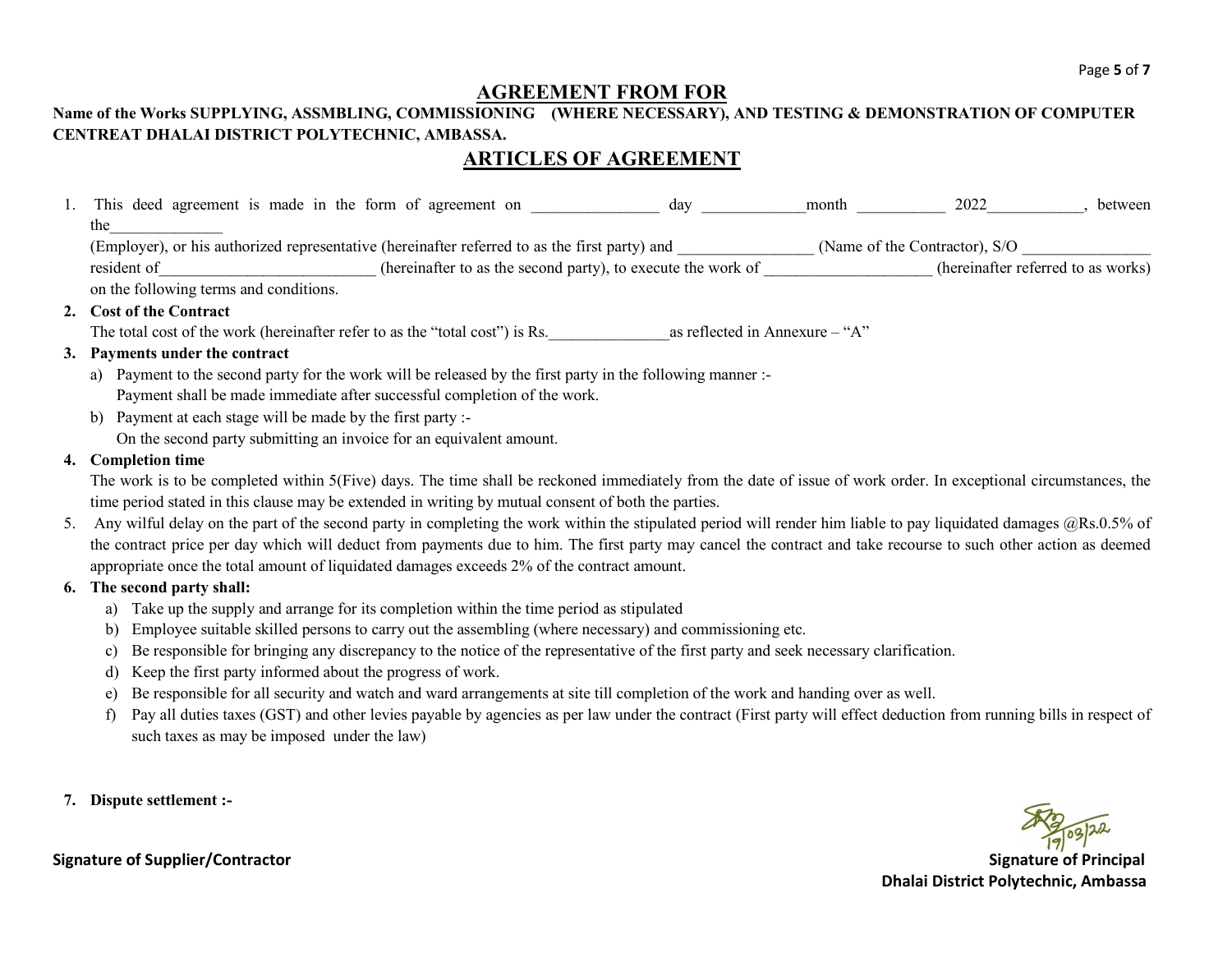Except where otherwise provide in the contract all questions and disputes relating to the meaning of the specifications, designs, drawings and instructions hereinbefore mentioned and of workmanship or materials used on the work or as to any other question, claim, right matter or thing whatsoever, in any way arising out of or relating to the contract, designs, drawing, specifications, estimates, instructions order or those, conditions or otherwise concerning the works, or the execution or failure to execute the same whether arising during the progress of the work or after the completion or abandonment thereof shall be referred to the sole arbitration of the person appointed by the Director of Higher Education, Government of Tripura. It will be no objection to any such appointment that arbitrator so appointed is a Government servant, that he had to deal with the mater to which the contract relates and that in the course of his duties as Government servant he had expressed views on all or any of the matters in dispute or difference. The arbitrator to whom the matter is originally referred being transferred or another person to act as arbitrator accordance with the terms of the contract. Such persons shall be entitled to proceed with reference from the stage at which it was left by his predecessor. It also a term of this contract that no person other than a person appointed by such Director of Higher Education or as aforesaid should act as arbitrator and if for any reason that is not possible, the matter is not be referred to arbitration at all. In all cases where the amount of the claim in dispute is Rs. 50,000 (Rupees Fifty Thousand) and above, the arbitrator shall give reasons for the award.

 Subject as aforesaid the provisions of the Arbitration act, 1940, or any statutory modification or re-enactment thereof the rules made there under and for the time being in force shall apply to the arbitration proceeding under this part.

 It also term of the contract that the party invoking arbitration shall specify the dispute or disputes to be referred to arbitration under this part together with the amount or amounts claimed in respect of each such dispute.

 It also term of the contract that the party invoking arbitration shall specify the dispute or disputes to be referred to arbitration under this part together with the amount or amounts claimed in respect of each such dispute.

 It is also term of the contract that if the contractor(s) do/does not make any demand for arbitration in respect of any claim(s) in writing within 90 days of receiving the intimation from the Government that the bill is ready for payment in the claim of the contractor(s) will be demand to have been waived and absolutely barred and the Government shall be discharged and released of all liabilities under the contract in respect of these claims.

The arbitrators may from time to time with consent of the parties and enlarge the time for making and publishing the award.

Signature of Supplier/Contractor Supplier/Contractor Signature of Principal Signature of Principal Signature of Principal Signature of Principal Signature of Principal Signature of Principal Signature of Principal Signatur Dhalai District Polytechnic, Ambassa